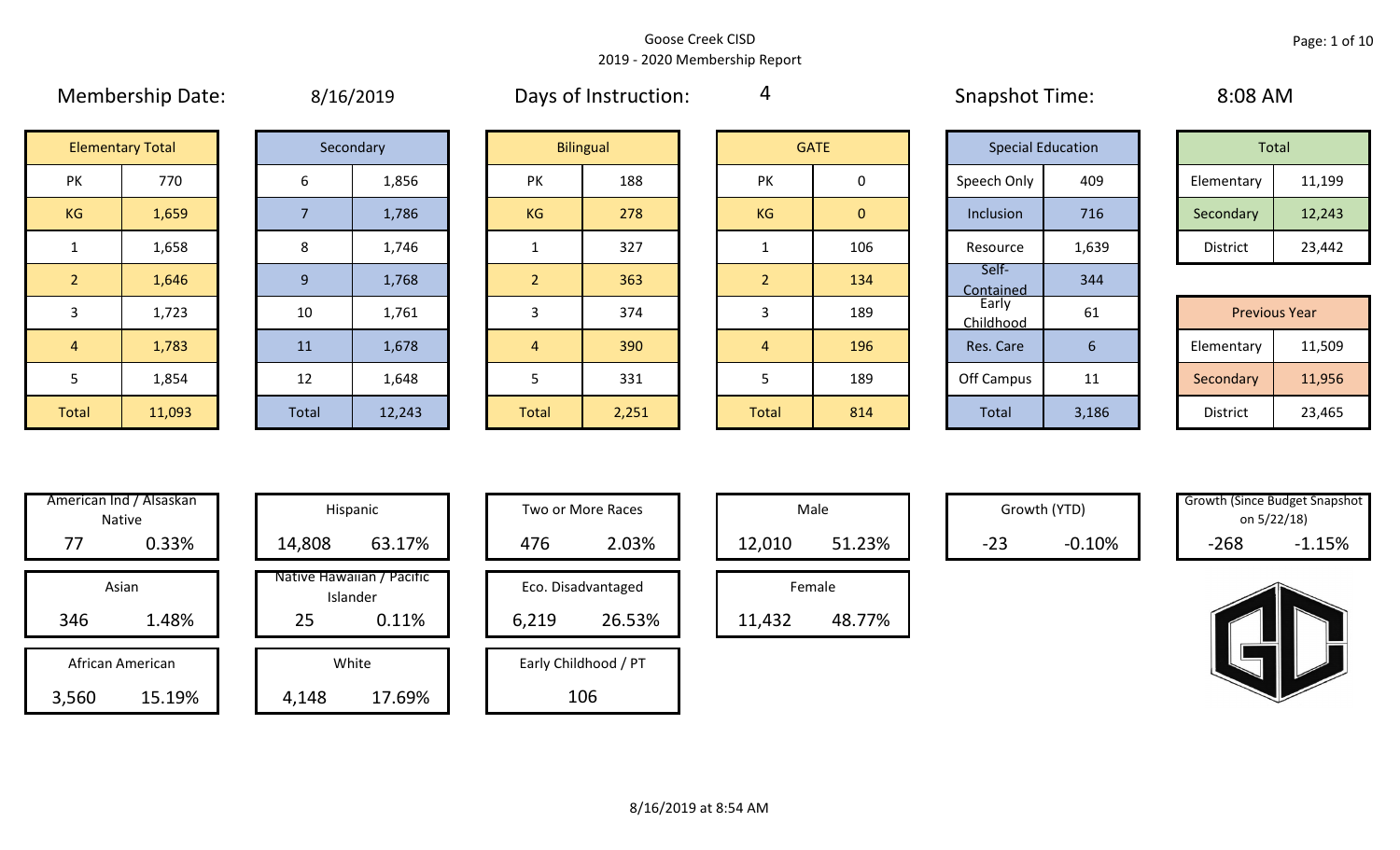|                 | 8/16/2019              | <b>PK</b>    |              |                | KG             |                                                                                                                                                                                                          |                |                         | $\overline{2}$ |     |                |                |                |                | 4              |                |                | 5              |              |       | Campus Totals | Early | Spec. | Total |                                                                      | 19-20      |          |
|-----------------|------------------------|--------------|--------------|----------------|----------------|----------------------------------------------------------------------------------------------------------------------------------------------------------------------------------------------------------|----------------|-------------------------|----------------|-----|----------------|----------------|----------------|----------------|----------------|----------------|----------------|----------------|--------------|-------|---------------|-------|-------|-------|----------------------------------------------------------------------|------------|----------|
| Date            |                        | GenEd BilEd  |              | GenEd          | <b>BilEd</b>   | GenEd                                                                                                                                                                                                    | <b>BilEd</b>   | GenEd                   | <b>BilEd</b>   |     | Total GenEd    | <b>BilEd</b>   | <b>Total</b>   | GenEd          | <b>BilEd</b>   | <b>Total</b>   | GenEd          | <b>BilEd</b>   | <b>Total</b> | GenEd | <b>BilEd</b>  | Child | Prog  |       | 18-19<br>743<br>730<br>763<br>865<br>823<br>664<br>686<br>730<br>734 | Projection | Capacity |
|                 | Teachers               | 1            | 0            | 4              | 2              | 4                                                                                                                                                                                                        | $\overline{2}$ | 4                       | $\mathbf{1}$   | 5   | 4              | 2              | 6              | 3              | $\overline{2}$ | 5              |                | 1              | 5.           | 24    | 10            |       |       |       |                                                                      |            |          |
| Alamo           | Students               | 41           | 0            | 73             | 26             | 83                                                                                                                                                                                                       | 27             | 81                      | 25             | 106 | 85             | 27             | 112            | 73             | 28             | 101            | 86             | 24             | 110          | 522   | 157           | 0     | 41    | 720   |                                                                      | 730        | 850      |
|                 | <b>Available Seats</b> | 3            | 0            | 15             | 18             | 5                                                                                                                                                                                                        | 17             | 7                       | $-3$           | 4   | 3              | 17             | 20             | $-7$           | 16             | 9              | 14             | 1              | 15           |       |               |       |       |       |                                                                      |            |          |
|                 | <b>Teachers</b>        | $\mathbf{1}$ |              | $\mathbf{3}$   | $\overline{2}$ | $\overline{3}$                                                                                                                                                                                           | $\overline{2}$ | 4                       | $\overline{2}$ | 6   | 3              | $\overline{2}$ | 5              | 4              | 2              | 6              | $\overline{3}$ | $\overline{2}$ | 5            | 21    | 13            |       |       |       |                                                                      |            |          |
| Ashbel<br>Smith | Students               | 29           | 21           | 73             | 27             | 63                                                                                                                                                                                                       | 31             | 70                      | 31             | 101 | 67             | 28             | 95             | 71             | 39             | 110            | 71             | 34             | 105          | 444   |               |       | 26    | 682   |                                                                      | 778        | 924      |
|                 | <b>Available Seats</b> | 15           | 23           | $-7$           | 17             | $\overline{3}$                                                                                                                                                                                           | 13             | 18                      | 13             | 31  | $-1$           | 16             | 15             | 17             | 5              | 22             | $\overline{4}$ | 16             | 20           |       | 211           |       |       |       |                                                                      |            |          |
|                 | Teachers               | 1            | 1            | 4              | 2              | 4                                                                                                                                                                                                        | 1              | 3                       | $\overline{2}$ | 5   | 5              | $\overline{2}$ | 7              | 4              | $\overline{2}$ | 6              | 4              | $\overline{2}$ | 6            | 25    | 12            |       |       |       |                                                                      |            |          |
| Austin          | Students               | 27           | 15           | 70             | 27             | 75                                                                                                                                                                                                       | 24             | 64                      | 36             | 100 | 104            | 37             | 141            | 80             | 37             | 117            | 95             | 31             | 126          | 515   | 207           | 0     | 8     | 730   |                                                                      | 747        | 814      |
|                 | <b>Available Seats</b> | 17           | 29           | 18             | 17             | 13                                                                                                                                                                                                       | $-2$           | $\overline{2}$          | 8              | 10  | 6              | $\overline{7}$ | 13             | 8              | 7              | 15             | 5              | 19             | 24           |       |               |       |       |       |                                                                      |            |          |
|                 | <b>Teachers</b>        | 1            | 1            | 5              | $\mathbf{1}$   | 5                                                                                                                                                                                                        | $\mathbf{1}$   | $\overline{4}$          | 2              | 6   | 6              |                | $\overline{7}$ | 6              | 1              | $\overline{7}$ | 5              | 1              | 6            | 32    | 8             |       |       |       |                                                                      |            |          |
| Banuelos        | Students               | 49           | 19           | 109            | 25             | 97                                                                                                                                                                                                       | 16             | 90                      | 28             | 118 | 115            | 22             | 137            | 114            | 24             | 138            | 127            | 16             | 143          |       |               | 0     | 10    | 861   |                                                                      | 881        | 850      |
|                 | <b>Available Seats</b> | $-5$         | 25           | $\mathbf{1}$   | $-3$           | 9<br>13<br>16<br>18<br>6<br>$-2$<br>14<br>17<br>0<br>17<br>$-2$<br>16<br>$-2$<br>$\overline{2}$<br>5<br>5<br>$\overline{2}$<br>7<br>6<br>7<br>$\mathbf{1}$<br>$\mathbf{1}$<br>5<br>7<br>$\mathbf 1$<br>5 |                | $\overline{\mathbf{z}}$ | 701            | 150 |                |                |                |                |                |                |                |                |              |       |               |       |       |       |                                                                      |            |          |
|                 | Teachers               | $\mathbf{1}$ | $\mathbf{1}$ | 4              | 1              |                                                                                                                                                                                                          |                |                         |                |     |                |                |                |                |                |                |                |                | 6            | 31    | 9             |       |       |       |                                                                      |            |          |
| Bowie           | Students               | 53           | 16           | 100            | 21             | 80                                                                                                                                                                                                       | 17             | 102                     | 23             | 125 | 99             | 27             | 126            | 117            | 19             | 136            | 101            | 24             | 125          |       |               | 0     | 19    | 818   |                                                                      | 852        | 880      |
|                 | <b>Available Seats</b> | -9           | 28           | $-12$          | 1              | 30                                                                                                                                                                                                       | 5              | 8                       | 21             | 29  | 11             | 17             | 28             | 15             | $\overline{3}$ | 18             | 24             | 1              | 25           | 652   | 147           |       |       |       |                                                                      |            |          |
|                 | Teachers               | $\mathbf{1}$ | $\mathbf{1}$ | 4              | $\overline{2}$ | $\overline{4}$                                                                                                                                                                                           | $\mathbf{1}$   | 4                       | $\overline{2}$ | 6   | 4              |                | 5              | 4              | 2              | 6              | 4              | $\mathbf{1}$   | 5            | 25    | 10            |       |       |       |                                                                      |            |          |
| Carver          | <b>Students</b>        | 43           | 7            | 66             | 42             | 78                                                                                                                                                                                                       | 20             | 79                      | 23             | 102 | 63             | 23             | 86             | 79             | 33             | 112            | 82             | 27             | 109          |       |               |       | 16    | 682   |                                                                      | 712        | 836      |
|                 | <b>Available Seats</b> | $\mathbf{1}$ | 37           | 22             | $\overline{2}$ | 10                                                                                                                                                                                                       | $\overline{2}$ | 9                       | 21             | 4   | 25             | $-1$           | 24             | 9              | 11             | 20             | 18             | $-2$           | 16           | 490   | 175           |       |       |       |                                                                      |            |          |
|                 | Teachers               | 1            | 0            | 5              | 0              | 5                                                                                                                                                                                                        | 0              | 5                       | 0              | 5.  | 6              | 0              | 6              | 6              | 0              | 6              | 5              | $\mathbf 0$    | 5.           | 33    | 0             |       |       |       |                                                                      |            |          |
| Clark           | Students               | 29           |              | 107            | 0              | 101                                                                                                                                                                                                      | 0              | 89                      | $\mathbf{1}$   | 90  | 115            | $\overline{2}$ | 117            | 121            | $\mathbf{1}$   | 122            | 111            | 0              | 111          | 673   |               | 3     | 28    | 709   |                                                                      | 670        | 850      |
|                 | <b>Available Seats</b> | 15           | -1           | 3              | 0              | 9                                                                                                                                                                                                        | 0              | 21                      | $-1$           | 20  | 17             | $-2$           | 15             | 11             | $-1$           | 10             | 14             | $\mathbf 0$    | 14           |       | 5             |       |       |       |                                                                      |            |          |
|                 | Teachers               | $\mathbf 0$  | 1            | $\overline{4}$ | $\overline{2}$ | 5                                                                                                                                                                                                        | $\overline{2}$ | 4                       | $\mathbf{1}$   | 5   | $\overline{4}$ |                | 5              | 5 <sup>1</sup> | $\mathbf{1}$   | 6              | 4              | 1              | 5            | 26    | 9             |       |       |       |                                                                      |            |          |
| Crockett        | Students               | 10           | 34           | 59             | 28             | 92                                                                                                                                                                                                       | 27             | 76                      | 16             | 92  | 76             | 22             | 98             | 101            | 18             | 119            | 104            | 11             | 115          | 518   |               | 0     | 16    | 690   |                                                                      | 671        | 638      |
|                 | <b>Available Seats</b> | $-10$        | 10           | 29             | 16             | 18                                                                                                                                                                                                       | 17             | 12                      | 6              | 18  | 12             | $\mathbf{0}$   | 12             | 9              | $\overline{4}$ | 13             | -4             | 14             | <b>10</b>    |       | 156           |       |       |       |                                                                      |            |          |
|                 | Teachers               | 1.5          | 0.5          | 4              | 1              | 5                                                                                                                                                                                                        | $\overline{2}$ | 4                       | 1              | 5   | 5              | 1              | 6              | 4              | -1             | 5.             | 3              | $\mathbf{1}$   | 4            | 26.5  | 7.5           |       |       |       |                                                                      |            |          |
| <b>DeZavala</b> | Students               | 33           | 9            | 84             | 18             | 89                                                                                                                                                                                                       | 19             | 74                      | 25             | 99  | 89             | 21             | 110            | 74             | 16             | 90             | 87             | 5              | 92           | 530   |               | 0     | 1     | 644   |                                                                      | 797        | 924      |
|                 | <b>Available Seats</b> | 33           | 13           | 4              |                | 21                                                                                                                                                                                                       | 25             | 14                      | $-3$           | 11  | 21             |                | 22             | 14             | 6              | 20             | -12            | 20             | 8            |       | 113           |       |       |       |                                                                      |            |          |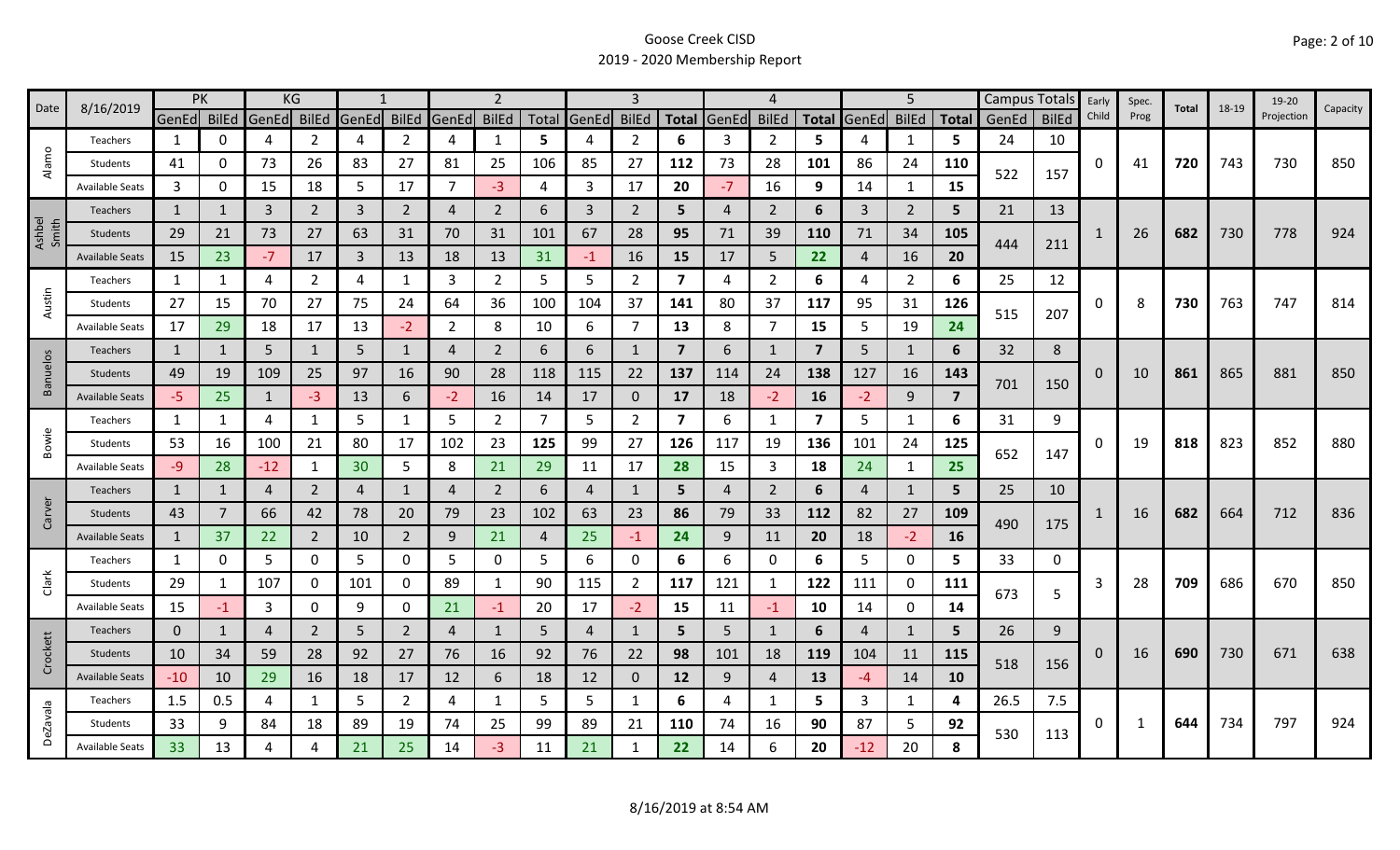| Date               | 8/16/2019              |                | PK           |                         | ΚG             |                |                |             |                |      |                |              |           |             |                |                |                   | 5            |              | Campus Totals |                | Early | Spec. | Total         | 18-19 | 19-20      | Capacity |
|--------------------|------------------------|----------------|--------------|-------------------------|----------------|----------------|----------------|-------------|----------------|------|----------------|--------------|-----------|-------------|----------------|----------------|-------------------|--------------|--------------|---------------|----------------|-------|-------|---------------|-------|------------|----------|
|                    |                        |                |              | GenEd BilEd GenEd BilEd |                | GenEd          |                | BilEd GenEd | <b>BilEd</b>   |      | Total GenEd    | <b>BilEd</b> |           | Total GenEd | <b>BilEd</b>   |                | Total GenEd BilEd |              | <b>Total</b> | GenEd         | <b>BilEd</b>   | Child | Prog  |               |       | Projection |          |
|                    | Teachers               | 1.5            | 0.5          | 4                       | 2              | 4              | $\overline{2}$ | 3           | 1              |      | 4              | 2            | 6         |             | 1              | 5.             | 4                 | 1            | 5            | 24.5          | 9.5            |       |       |               |       |            |          |
| arlem              | <b>Students</b>        | 39             | 15           | 73                      | 44             | 73             | 22             | 62          | 18             | 80   | 85             | 22           | 107       | 79          | 24             | 103            | 68                | 28           | 96           | 479           | 173            | 2     | 17    | 671           | 653   | 657        | 814      |
| I                  | <b>Available Seats</b> | 27             |              | 15                      | 0              | 15             | 22             | 4           | $\overline{4}$ | 8    | $\overline{3}$ | 22           | 25        | 9           | $-2$           | $\overline{7}$ | 32                | $-3$         | 29           |               |                |       |       |               |       |            |          |
| ш                  | Teachers               |                |              |                         |                |                |                | 7           | 2              | 9    | $\overline{7}$ | 2            | 9         |             | 2              | 9              | 8                 | 2            | 10           | 29            | 8              |       |       |               |       |            |          |
| Highlands          | Students               |                |              |                         |                |                |                | 157         | 36             | 193  | 145            | 40           | 185       | 139         | 43             | 182            | 181               | 45           | 226          | 622           | 164            | 0     | 10    | 796           | 823   | 816        | 814      |
|                    | <b>Available Seats</b> |                |              |                         |                |                |                | $-3$        | 8              | 5    | 9              |              | 13        | 15          |                | 16             | 19                | 5.           | 24           |               |                |       |       |               |       |            |          |
|                    | Teachers               | $\overline{2}$ |              | 8                       | $\overline{2}$ | 8              | $\overline{2}$ |             |                |      |                |              |           |             |                |                |                   |              |              | 18            | 5              |       |       |               |       |            |          |
| Hopper             | <b>Students</b>        | 91             | 20           | 141                     | 29             | 152            | 35             |             |                |      |                |              |           |             |                |                |                   |              |              |               |                |       | 12    | 481           | 485   | 518        | 462      |
|                    | <b>Available Seats</b> | $-3$           | 24           | 35                      | 15             | 24             | 9              |             |                |      |                |              |           |             |                |                |                   |              |              | 384           | 84             |       |       |               |       |            |          |
|                    | <b>Teachers</b>        | 1              |              | 4                       | 1              | 4              | $\overline{2}$ | 4           | 2              | 6    | 3              | 2            | 5         | 3           | 2              | 5              | 4                 | 1            | 5            | 23            | 11             |       |       |               |       |            |          |
| Lamar              | Students               | 31             | 12           | 80                      | 24             | 86             | 26             | 81          | 29             | 110  | 57             | 32           | 89        | 67          | 31             | 98             | 80                | 21           | 101          |               |                | 0     | q     | 666           | 665   | 700        | 858      |
|                    | Available Seats        | 13             | 32           | 8                       | $-2$           | 2              | 18             |             | 15             | 22   | 9              | 12           | 21        | $-1$        | 13             | 12             | 20                | 4            | 24           | 482           | 175            |       |       |               |       |            |          |
|                    | Teachers               | 0.5            | 0.5          | 3                       | 1              | $\overline{2}$ | 1              | 2           | $\overline{2}$ | 4    | 2              | 2            | 4         | 2           | 2              | 4              | 2                 | 1            | 3            | 13.5          | 9.5            |       |       |               |       |            |          |
| Jacinto            | <b>Students</b>        | 23             | 9            | 42                      | 15             | 37             | 18             | 45          | 25             | 70   | 43             | 29           | 72        | 40          | 27             | 67             | 52                | 25           | 77           |               |                | 0     | 0     | 430           | 427   | 480        | 528      |
| San                | <b>Available Seats</b> | $-1$           | 13           | 24                      | 7              | 7              | 4              | -1          | 19             | 18   | $\mathbf{1}$   | 15           | <b>16</b> | 4           | 17             | 21             | $-2$              | $\mathbf{0}$ | $-2$         | 282           | 148            |       |       |               |       |            |          |
|                    | Teachers               | 1.5            | 0.5          | 5                       | 1              | 6              | $\mathbf{1}$   | Δ           | $\overline{2}$ | 6    | 5              | -1           | 6         | 5           | -1             | 6              | 6                 | 1            | 7            | 32.5          | 7.5            |       |       |               |       |            |          |
| Travis             | Students               | 42             | 10           | 118                     | 16             | 115            | 20             | 106         | 25             | 131  | 95             | 24           | 119       | 114         | 12             | 126            | 126               | 20           | 146          |               |                | 0     |       | 849           | 873   | 840        | 880      |
|                    | Available Seats        | 24             | 12           | $-8$                    | 6              | 17             | $\overline{2}$ | $-18$       | 19             |      | 15             | $-2$         | 13        | -4          | 10             | 6              | 24                | 5            | 29           | 716           | 127            |       |       |               |       |            |          |
|                    | Teachers               | $\mathbf{1}$   | 0            | 5                       |                | 5              |                | 5           | 1              | 6    | 5              |              | 6         | 5.          | $\overline{2}$ | $\overline{7}$ | 6                 | 1            | 7            | 32            | $\overline{7}$ |       |       |               |       |            |          |
| Victoria<br>Walker | <b>Students</b>        | 42             | $\mathbf{0}$ | 79                      | 17             | 84             | 21             | 86          | 20             | 106  | 88             | 13           | 101       | 97          | 23             | 120            | 124               | 10           | 134          |               |                | 32    | 25    | 761           | 845   | 822        | 924      |
|                    | <b>Available Seats</b> | $\overline{2}$ | $\Omega$     | 31                      | 5              | 26             | $\mathbf{1}$   | 24          | $\overline{2}$ | 26   | 22             | 9            | 31        | 13          | 21             | 34             | 26                | 15           | 41           | 600           | 104            |       |       |               |       |            |          |
|                    | Teachers               | 16             | 10           | 66                      | 21             | 69             | 21             | 62          | 23             | 85   | 68             | 22           | 90        | 68          | 22             | 90             | 67                | 17           | 84           | 416           | 136            | 40    | 244   | 11,190 11,509 |       | 11,671     | 12,846   |
| Total              | Students               | 582            | 188          | 1274                    | 359            | 1305           | 323            | 1262        | 361            | 1623 | 1326           | 369          | 1695      | 1366        | 375            | 1741           | 1495              | 321          | 1816         | 8,610         | 2296           |       |       |               |       |            |          |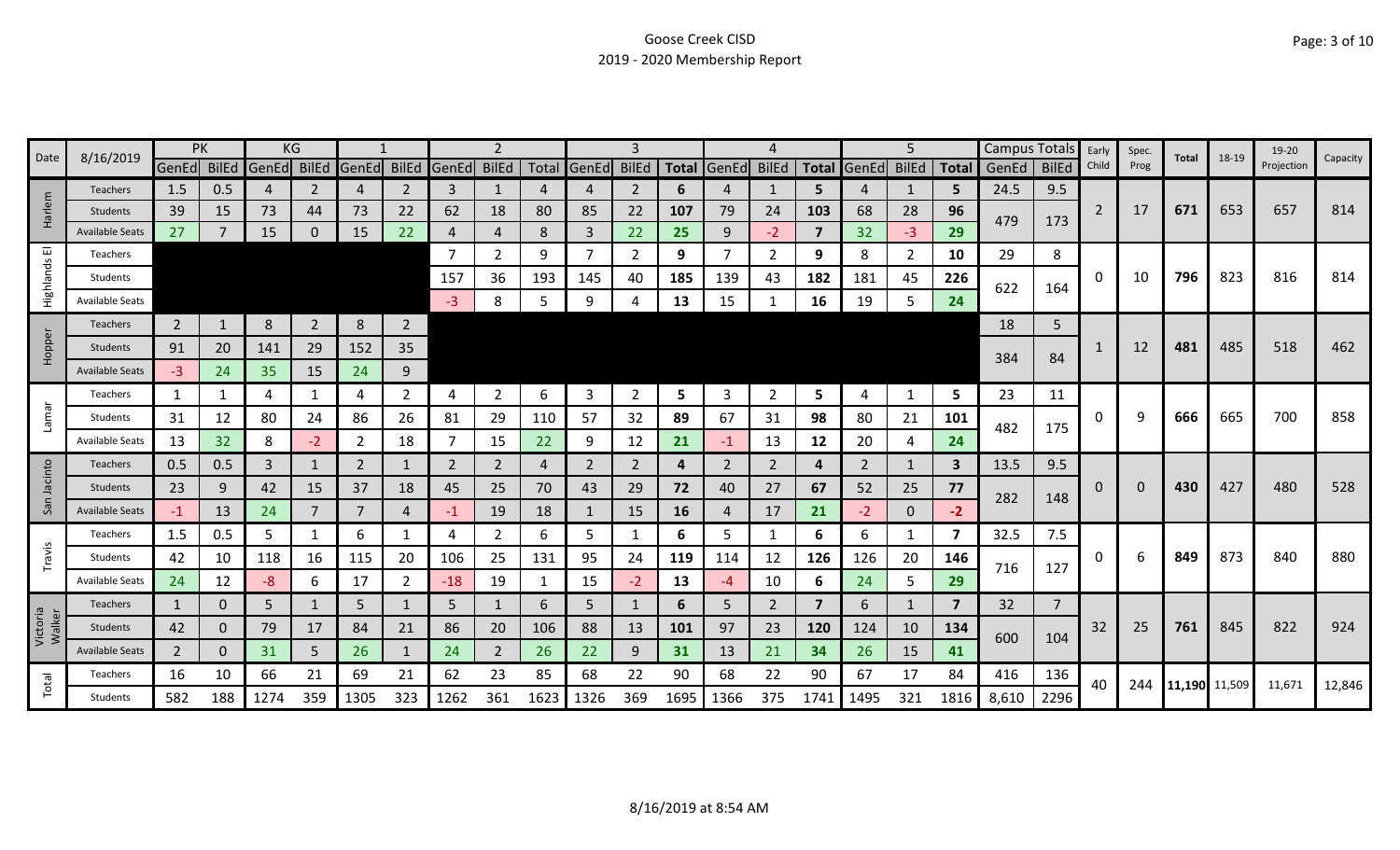| Page: 4 of 10 |  |
|---------------|--|
|---------------|--|

| <b>Campus</b> | $6\phantom{1}$ | $\overline{\mathbf{z}}$ | 8              | 9                   | 10                  | 11      | 12           |                   | <b>Campus Totals</b> |                                       |                 |
|---------------|----------------|-------------------------|----------------|---------------------|---------------------|---------|--------------|-------------------|----------------------|---------------------------------------|-----------------|
|               |                |                         |                |                     |                     |         |              | <b>Enrollment</b> |                      | Core Ratio   18-19   19-20 Projection | <b>Capacity</b> |
| <b>BJS</b>    | 369            | 301                     | 328            |                     |                     |         |              | 998               | 936                  | 932                                   | 975             |
| CBJ           | 330            | 359                     | 352            |                     |                     |         |              | 1,041             | 1,078                | 1,052                                 | 1,100           |
| GJS           | 396            | 364                     | 367            |                     |                     |         |              | 1,127             | 1,111                | 1,069                                 | 1,125           |
| HMJ           | 345            | 344                     | 327            |                     |                     |         |              | 1,016             | 972                  | 1,014                                 | 1,225           |
| <b>HJS</b>    | 416            | 413                     | 365            |                     |                     |         |              | 1,194             | 1,182                | 1,156                                 | 1,225           |
| REL           |                |                         |                | 486                 | 460                 | 376     | 457          | 1,779             | 1,679                | 1,597                                 | 2,319           |
| <b>RSS</b>    |                |                         |                | 519                 | 566                 | 539     | 523          | 2,147             | 2,220                | 2,440                                 | 2,408           |
| GCM           |                |                         |                | 541                 | 555                 | 567     | 487          | 2,150             | 2,089                | 2,226                                 | 1,800           |
| PHC           | $\mathbf 0$    | $\mathbf 0$             | $\mathbf 0$    | $\mathsf{O}\xspace$ | $\mathsf{O}\xspace$ | 24      | 82           | 106               | 82                   | 35                                    |                 |
| Impact        |                |                         |                | 112                 | 104                 | 100     | 94           | 410               | 405                  | 396                                   |                 |
| Point         | $\mathbf{0}$   | $\mathbf{3}$            | $\overline{7}$ | $\mathbf{1}$        | $\mathbf{1}$        | $\,8\,$ | $\mathbf{3}$ | 13                | 39                   | 40                                    |                 |
| <b>SCTHS</b>  |                |                         |                | 109                 | 72                  | 62      | $\mathbf 0$  | 243               | 163                  | 230                                   |                 |
| Total         | 1,856          | 1,784                   | 1,746          | 1,768               | 1,758               | 1,676   | 1,646        | 12,224            | 11,956               | 12,187                                |                 |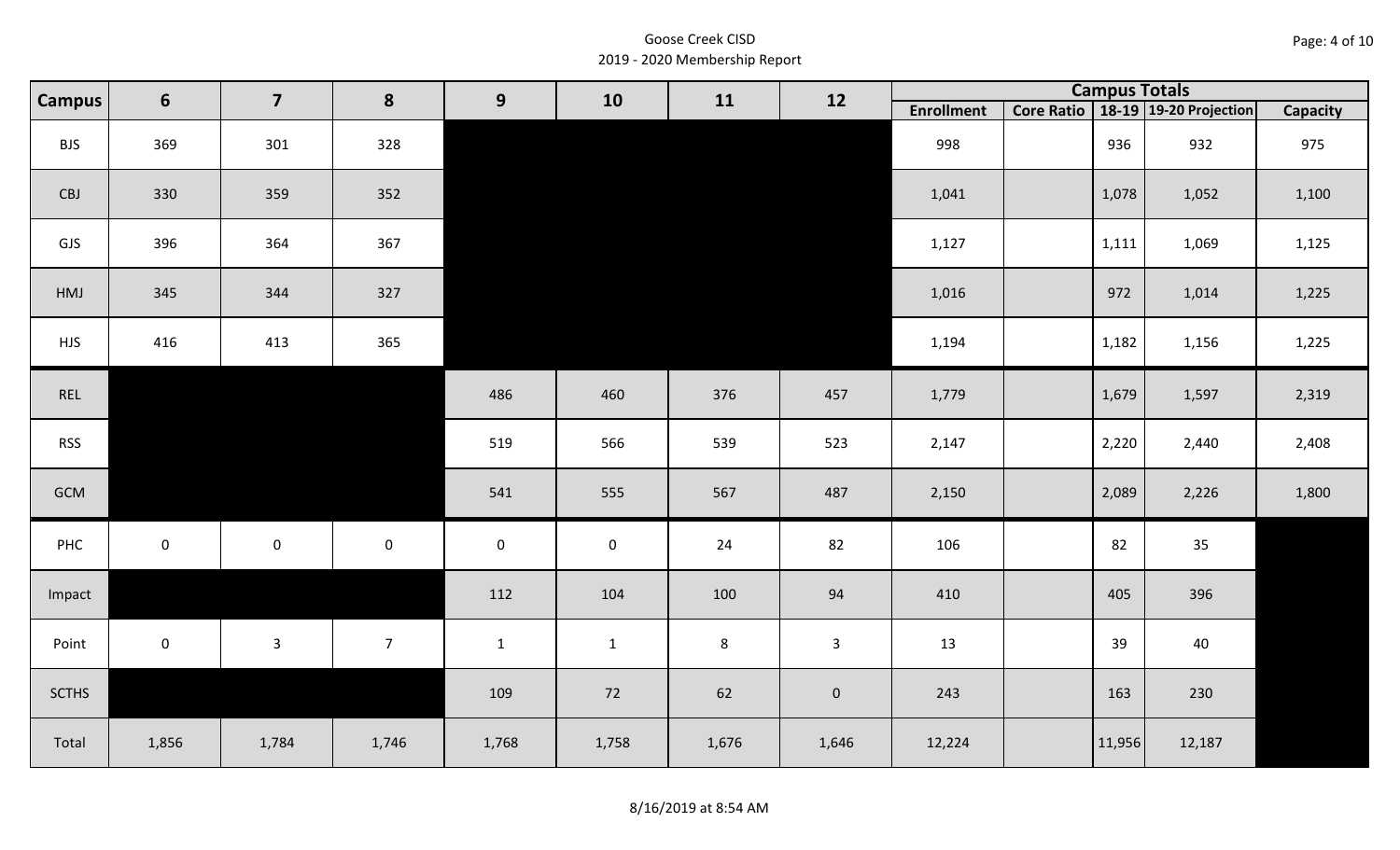|                     | Total           | No Code             | Speech Only    | Mainstream   | Self-Cont<br>50-60% | Self-Cont<br>$>60\%$ | <b>EC SpEd Program</b> | Homebound      |
|---------------------|-----------------|---------------------|----------------|--------------|---------------------|----------------------|------------------------|----------------|
| Alamo               | $\mathbf 0$     | $\mathbf 0$         | $\mathbf 0$    | $\pmb{0}$    | $\pmb{0}$           | $\pmb{0}$            | $\pmb{0}$              | $\mathbf 0$    |
| Ashbel Smith        | 18              | $\mathbf{3}$        | $\mathsf 0$    | $\mathbf{1}$ | $\pmb{0}$           | $\pmb{0}$            | 14                     | $\pmb{0}$      |
| Austin              | $\mathbf 0$     | $\mathbf 0$         | $\mathbf 0$    | $\pmb{0}$    | $\pmb{0}$           | $\pmb{0}$            | $\pmb{0}$              | $\pmb{0}$      |
| <b>Banuelos</b>     | $\overline{7}$  | $\mathbf{1}$        | $\pmb{0}$      | $\pmb{0}$    | $\pmb{0}$           | $\pmb{0}$            | $\boldsymbol{6}$       | $\pmb{0}$      |
| Bowie               | $6\phantom{.}6$ | $\mathbf 0$         | $\mathbf 0$    | $\pmb{0}$    | $\pmb{0}$           | $\overline{2}$       | $\sqrt{4}$             | $\mathbf 0$    |
| Carver              | $\overline{7}$  | $\overline{2}$      | $\mathbf{1}$   | $\pmb{0}$    | $\pmb{0}$           | $\mathbf{1}$         | $\mathbf{3}$           | $\pmb{0}$      |
| Clark               | 13              | $\mathbf 0$         | $\mathbf 0$    | $\pmb{0}$    | $\mathbf{1}$        | 5                    | 5                      | $\overline{2}$ |
| Crockett            | 5 <sub>5</sub>  | $\mathbf 0$         | $\mathbf 0$    | $\pmb{0}$    | $\pmb{0}$           | $\overline{3}$       | $\overline{2}$         | $\pmb{0}$      |
| DeZavala            | $\mathbf 0$     | $\mathbf 0$         | $\mathbf 0$    | $\pmb{0}$    | $\pmb{0}$           | $\pmb{0}$            | $\pmb{0}$              | $\pmb{0}$      |
| Harlem              | $\overline{7}$  | $\mathsf{O}\xspace$ | $\overline{2}$ | $\pmb{0}$    | $\pmb{0}$           | $\pmb{0}$            | 5                      | $\pmb{0}$      |
| <b>Highlands El</b> | $\overline{0}$  | $\mathbf 0$         | $\mathbf 0$    | $\pmb{0}$    | $\pmb{0}$           | $\pmb{0}$            | $\pmb{0}$              | $\mathbf 0$    |
| Hopper              | $\overline{7}$  | $\mathbf{1}$        | $\mathbf{1}$   | $\pmb{0}$    | $\pmb{0}$           | $\pmb{0}$            | 5                      | $\mathsf 0$    |
| Lamar               | $\mathbf 0$     | $\pmb{0}$           | $\pmb{0}$      | $\pmb{0}$    | $\pmb{0}$           | $\pmb{0}$            | $\pmb{0}$              | $\pmb{0}$      |
| San Jacinto         | $\mathbf 0$     | $\mathbf 0$         | $\mathbf 0$    | $\pmb{0}$    | $\pmb{0}$           | $\pmb{0}$            | $\pmb{0}$              | $\pmb{0}$      |
| Travis              | $\overline{3}$  | $1\,$               | $\mathbf 0$    | $\pmb{0}$    | $\pmb{0}$           | $\pmb{0}$            | $\overline{2}$         | $\mathbf 0$    |
| Victoria Walker     | 33              | $\mathbf{1}$        | 32             | $\pmb{0}$    | $\pmb{0}$           | $\pmb{0}$            | $\pmb{0}$              | $\pmb{0}$      |
| District            | 106             | 9                   | 36             | $1\,$        | $1\,$               | 11                   | 46                     | $\overline{2}$ |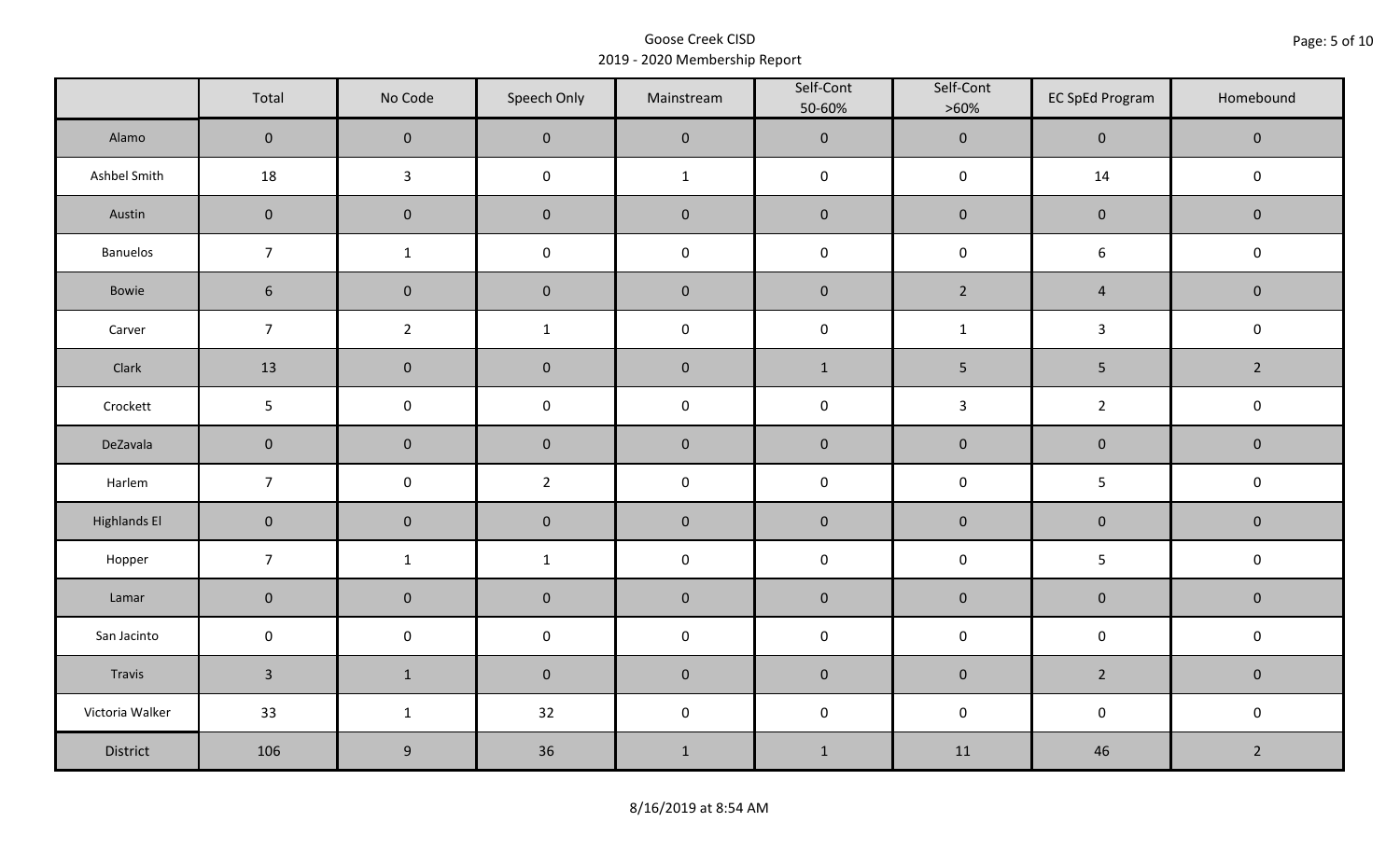| Date               |                    | PK           |                    | KG             |                    | $\mathbf{1}$   |                  | $\overline{2}$ |                    | $\overline{\mathbf{3}}$ |                |                  | $\overline{4}$  |                |                  | $\overline{5}$  |                |                    | <b>Campus Totals</b> |              |
|--------------------|--------------------|--------------|--------------------|----------------|--------------------|----------------|------------------|----------------|--------------------|-------------------------|----------------|------------------|-----------------|----------------|------------------|-----------------|----------------|--------------------|----------------------|--------------|
|                    | Bilingual Bil Gate |              | Bilingual Bil Gate |                | Bilingual Bil Gate |                | <b>Bilingual</b> |                | Bil Gate Bilingual | <b>Bil Gate</b>         | <b>NAC</b>     | <b>Bilingual</b> | <b>Bil Gate</b> | <b>NAC</b>     | <b>Bilingual</b> | <b>Bil Gate</b> | <b>NAC</b>     | Bilingual Bil Gate |                      | <b>NAC</b>   |
| Alamo              | $\mathbf 0$        | $\mathbf 0$  | 26                 | $\mathbf 0$    | 26                 | $\mathbf{1}$   | 23               | $2^{\circ}$    | 29                 | $2^{\circ}$             | $\overline{3}$ | 38               | 5               | 15             | 29               | $\overline{3}$  | 8              | 171                | 13                   | 26           |
| Ashbel<br>Smith    | 21                 | $\mathbf 0$  | 28                 | $\mathbf{0}$   | 31                 | $\mathbf 0$    | 29               | $\overline{2}$ | 26                 | $2^{\circ}$             | 15             | 37               | $\overline{3}$  | 8              | 34               | $\overline{0}$  | 26             | 206                | $\overline{7}$       | $\mathbf 0$  |
| Austin             | 15                 | $\mathbf 0$  | 27                 | $\mathbf 0$    | 21                 | $\overline{3}$ | 31               | 6              | 34                 | $\overline{3}$          | 8              | 36               | $\mathbf{1}$    | 26             | 31               | $\mathbf 0$     | $\mathbf 0$    | 195                | 13                   | $\mathsf{O}$ |
| <b>Banuelos</b>    | 19                 | $\mathbf{0}$ | 25                 | $\overline{0}$ | 16                 | $\mathbf{0}$   | 24               | $\overline{4}$ | 21                 | $\mathbf{1}$            | 26             | 17               | $7\overline{ }$ | $\overline{0}$ | 16               | $\overline{0}$  | $\overline{0}$ | 138                | 12                   | $\mathbf{0}$ |
| <b>Bowie</b>       | 16                 | $\mathbf 0$  | 22                 | $\mathbf 0$    | 17                 | $\mathbf 0$    | 23               | $\mathbf 0$    | 25                 | $2^{\circ}$             | $\mathsf{O}$   | 20               | $\mathbf 0$     | $\mathbf 0$    | 24               | $\mathbf 0$     | $\mathbf 0$    | 147                | $\overline{2}$       | $\mathbf 0$  |
| Carver             | $\overline{7}$     | $\mathbf{0}$ | $\mathbf{0}$       | $\mathbf 0$    | 20                 | $\mathbf{0}$   | 22               | $\mathbf{1}$   | 21                 | $2^{\circ}$             | $\overline{0}$ | 32               | $\mathbf{1}$    | $\overline{0}$ | 27               | $\overline{0}$  | $\overline{0}$ | 129                | $\overline{4}$       | $\mathbf{0}$ |
| Clark              | $\mathbf{1}$       | $\mathbf 0$  | $\mathsf{O}$       | $\mathbf 0$    | $\mathbf{1}$       | $\mathbf 0$    | $\mathbf{1}$     | $\mathbf 0$    | $\overline{2}$     | $\mathsf{O}$            | $\mathbf 0$    | $\mathbf{1}$     | $\mathbf 0$     | $\mathsf{O}$   | $\mathbf 0$      | $\mathbf 0$     | $\mathbf 0$    | 6                  | $\mathbf 0$          | $\mathbf 0$  |
| Crockett           | 34                 | $\mathbf{0}$ | 28                 | $\mathbf{0}$   | 25                 | $\overline{3}$ | 12               | $\overline{4}$ | 21                 | $\mathbf{1}$            | $\mathbf 0$    | 16               | $2^{\circ}$     | $\overline{0}$ | 11               | $\mathbf{0}$    | $\overline{0}$ | 147                | 10                   | $\mathbf 0$  |
| DeZavala           | 9                  | $\mathbf 0$  | 18                 | $\mathbf 0$    | 18                 | $\mathbf{1}$   | 23               | $2^{\circ}$    | 21                 | $\mathsf{O}$            | $\mathbf 0$    | 15               | $\mathbf{1}$    | $\mathbf 0$    | 5                | $\mathbf 0$     | $\mathbf 0$    | 109                | 4                    | $\mathbf 0$  |
| Harlem             | 15                 | $\mathbf 0$  | $\overline{3}$     | $\mathbf 0$    | 22                 | $\mathbf 0$    | 15               | $\overline{3}$ | 20                 | $2^{\circ}$             | $\mathbf{0}$   | 24               | $\overline{0}$  | $\overline{0}$ | 26               | $2^{\circ}$     | $\overline{0}$ | 125                | $\overline{7}$       | $\mathbf{0}$ |
| Highlands<br>EI    |                    |              |                    |                |                    |                | 36               | $\mathbf 0$    | 39                 | $\mathbf{1}$            | $\mathbf 0$    | 42               | $\mathbf{1}$    | $\mathsf{O}$   | 46               | $\mathbf 0$     | $\mathbf 0$    | 163                | $\overline{2}$       | $\mathbf{0}$ |
| Hopper             | 20                 | $\mathbf 0$  | 29                 | $\overline{0}$ | 34                 | $\mathbf{1}$   |                  |                |                    |                         |                |                  |                 |                |                  |                 |                | 83                 | $\mathbf{1}$         | $\mathbf 0$  |
| Lamar              | 12                 | $\mathbf 0$  | 24                 | $\mathbf 0$    | 25                 | $\mathbf{1}$   | 25               | 4              | 30                 | $2^{\circ}$             | $\mathsf{O}$   | 29               | $\overline{2}$  | $\mathsf{O}$   | 19               | $2^{\circ}$     | $\mathbf 0$    | 164                | 11                   | $\mathbf 0$  |
| San Jacinto        | 9                  | $\mathbf 0$  | 15                 | $\mathbf{0}$   | 16                 | $2^{\circ}$    | 22               | $\overline{3}$ | 28                 | $\mathbf{1}$            | $\overline{0}$ | 26               | $\mathbf{1}$    | $\overline{0}$ | 25               | $\overline{0}$  | $\overline{0}$ | 141                | $\overline{7}$       | $\mathbf 0$  |
| Travis             | 10                 | $\mathbf 0$  | 16                 | $\mathbf 0$    | 20                 | $\mathbf 0$    | 25               | $\mathbf 0$    | 21                 | $\mathbf{3}$            | $\mathsf{O}$   | 11               | $\mathbf{1}$    | $\mathbf 0$    | 19               | $\mathbf{1}$    | $\mathbf 0$    | 122                | 5                    | $\mathbf 0$  |
| Victoria<br>Walker | $\overline{0}$     | $\mathbf 0$  | 17                 | $\overline{0}$ | 20                 | $\overline{3}$ | 21               | $\overline{0}$ | 12                 | $2^{\circ}$             | $\mathbf{0}$   | 23               | $\overline{0}$  | $\mathbf{0}$   | 11               | $\mathbf{0}$    | $\overline{0}$ | 104                | 5                    | $\mathbf 0$  |
| Total              | 188                | $\mathbf 0$  | 278                | $\mathbf 0$    | 312                | 15             | 332              | 31             | 350                | 24                      | 52             | 367              | 25              | 49             | 323              | 8               | 34             | 2150               | 103                  | 26           |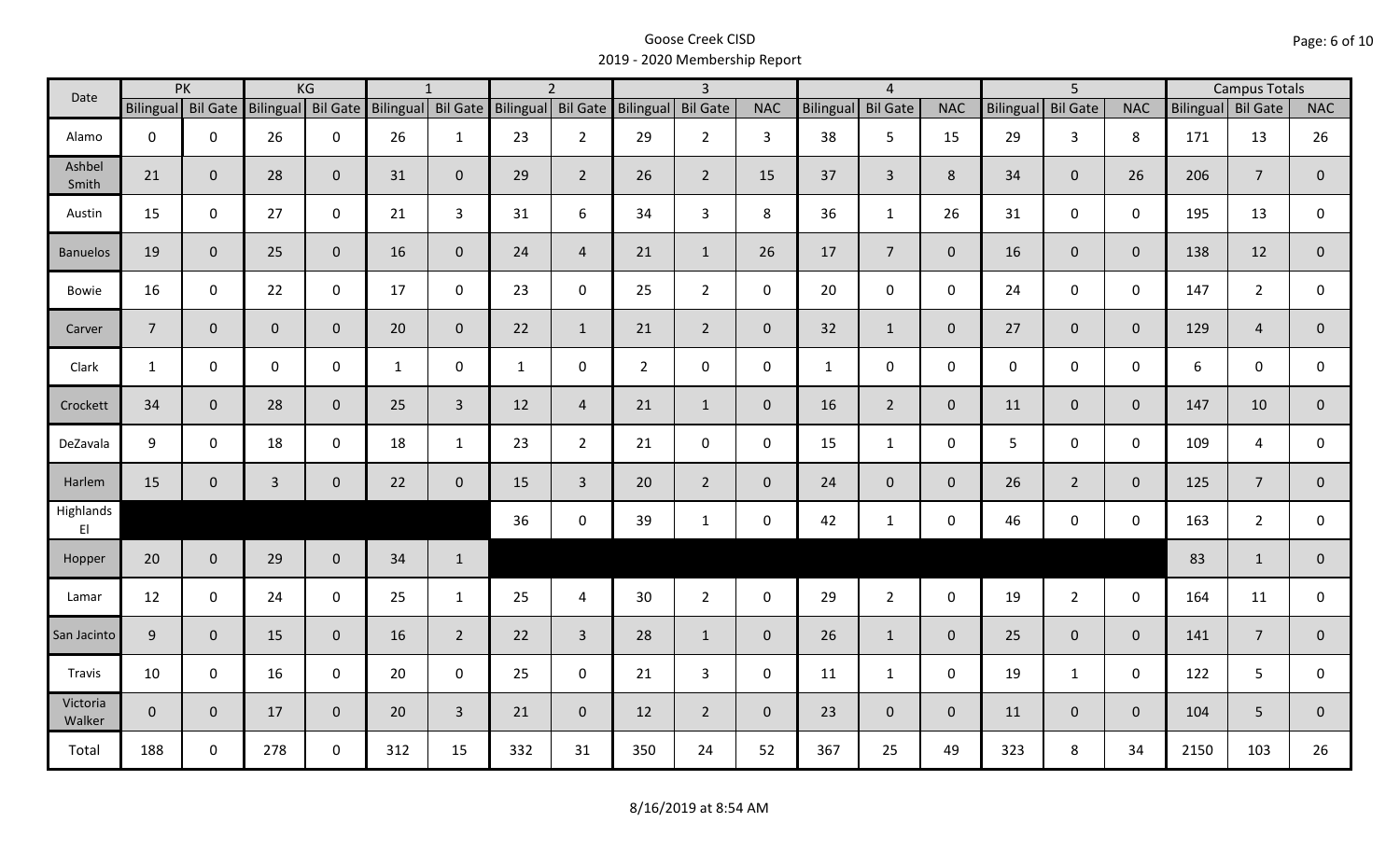| Date               |                | PK              |                     | KG              |                | $\overline{1}$  |                | $\overline{2}$  |                | $\overline{3}$  |                | $\overline{4}$  |                | $\overline{5}$  |             | <b>Campus Totals</b> |
|--------------------|----------------|-----------------|---------------------|-----------------|----------------|-----------------|----------------|-----------------|----------------|-----------------|----------------|-----------------|----------------|-----------------|-------------|----------------------|
|                    | <b>GATE</b>    | <b>Bil GATE</b> | <b>GATE</b>         | <b>Bil GATE</b> | <b>GATE</b>    | <b>Bil GATE</b> | <b>GATE</b>    | <b>Bil GATE</b> | <b>GATE</b>    | <b>Bil GATE</b> | <b>GATE</b>    | <b>Bil GATE</b> | <b>GATE</b>    | <b>Bil GATE</b> | <b>GATE</b> | <b>Bil GATE</b>      |
| Alamo              | $\mathbf{0}$   | $\mathbf 0$     | $\mathbf 0$         | $\mathbf 0$     | $\overline{7}$ | $\mathbf{1}$    | 9              | $\overline{2}$  | 15             | $2^{\circ}$     | 12             | 5               | 13             | $\mathbf{3}$    | 56          | 13                   |
| Ashbel Smith       | $\mathbf{0}$   | $\overline{0}$  | $\mathbf 0$         | $\overline{0}$  | 10             | $\mathbf 0$     | $\overline{4}$ | $\overline{2}$  | 6              | $2^{\circ}$     | $\overline{4}$ | $\mathbf{3}$    | $\overline{4}$ | $\mathbf{0}$    | 28          | $\overline{7}$       |
| Austin             | $\mathbf 0$    | $\mathbf 0$     | $\mathbf 0$         | $\mathbf 0$     | 11             | $\overline{3}$  | 9              | 6               | 27             | $\mathbf{3}$    | 16             | $\mathbf{1}$    | 21             | $\mathbf 0$     | 84          | 13                   |
| <b>Banuelos</b>    | $\overline{0}$ | $\mathbf{0}$    | $\mathbf 0$         | $\overline{0}$  | 14             | $\mathbf{0}$    | 9              | $\overline{4}$  | 17             | $\mathbf{1}$    | 20             | $\overline{7}$  | 22             | $\overline{0}$  | 82          | 12                   |
| Bowie              | $\mathbf 0$    | $\mathbf 0$     | $\mathsf{O}\xspace$ | $\mathbf 0$     | $2^{\circ}$    | $\mathbf 0$     | $\mathbf{3}$   | $\mathbf 0$     | 9              | $2^{\circ}$     | 9              | 0               | 5 <sub>1</sub> | $\mathbf 0$     | 28          | $\overline{2}$       |
| Carver             | $\overline{0}$ | $\mathbf 0$     | $\mathbf 0$         | $\overline{0}$  | $\mathbf{1}$   | $\mathbf 0$     | $\mathbf{1}$   | $\mathbf{1}$    | 5 <sub>1</sub> | $\overline{2}$  | $\overline{4}$ | $\mathbf{1}$    | $8\phantom{1}$ | $\mathbf{0}$    | 19          | $\overline{4}$       |
| Clark              | $\mathbf 0$    | $\mathbf 0$     | $\pmb{0}$           | 0               | 10             | $\mathbf 0$     | 14             | $\mathbf 0$     | 14             | $\mathbf 0$     | 18             | $\mathbf 0$     | 15             | $\mathbf 0$     | 71          | $\mathbf 0$          |
| Crockett           | $\overline{0}$ | $\mathbf{0}$    | $\mathbf 0$         | $\mathbf{0}$    | $\mathbf{3}$   | $\overline{3}$  | $\overline{3}$ | $\overline{4}$  | 6              | $\mathbf{1}$    | 17             | $\mathbf{1}$    | 12             | $\mathbf 0$     | 41          | $9\,$                |
| DeZavala           | $\mathbf 0$    | $\mathbf 0$     | $\mathbf 0$         | $\mathbf 0$     | 5              | $\mathbf{1}$    | $\overline{2}$ | $\overline{2}$  | 10             | $\mathbf 0$     | 10             | $\mathbf{1}$    | $\overline{7}$ | $\mathbf 0$     | 34          | $\overline{a}$       |
| Harlem             | $\overline{0}$ | $\overline{0}$  | $\mathbf 0$         | $\mathbf{0}$    | $\mathbf{1}$   | $\overline{0}$  | 8              | $\overline{3}$  | 11             | $\overline{2}$  | 11             | $\overline{0}$  | 13             | $\overline{2}$  | 44          | $\overline{7}$       |
| Highlands El       |                |                 |                     |                 |                |                 | 12             | $\mathbf 0$     | 13             | $\mathbf{1}$    | 14             | $\mathbf{1}$    | 17             | $\mathbf 0$     | 56          | $\overline{2}$       |
| Hopper             | $\overline{0}$ | $\overline{0}$  | $\mathbf 0$         | $\overline{0}$  | 13             | $\mathbf{1}$    |                |                 |                |                 |                |                 |                |                 | 13          | $\mathbf{1}$         |
| Lamar              | $\mathbf 0$    | $\mathbf 0$     | $\mathbf 0$         | $\mathbf 0$     | $2^{\circ}$    | $\mathbf{1}$    | 3              | $\overline{4}$  | 5              | $\overline{2}$  | $\overline{3}$ | $\overline{2}$  | $\overline{7}$ | $2^{\circ}$     | 20          | 11                   |
| San Jacinto        | $\mathbf 0$    | $\overline{0}$  | $\mathbf 0$         | $\mathbf 0$     | $\overline{2}$ | $\overline{2}$  | $\overline{a}$ | $\overline{3}$  | $\overline{2}$ | $\mathbf{1}$    | $\mathbf{1}$   | $\mathbf{1}$    | 6              | $\mathbf 0$     | 15          | $\overline{7}$       |
| Travis             | $\mathbf 0$    | $\mathbf 0$     | $\mathsf{O}\xspace$ | $\mathbf 0$     | $\mathbf{1}$   | $\mathbf 0$     | $\overline{7}$ | $\mathbf 0$     | 9              | $\mathbf{3}$    | 15             | $\mathbf{1}$    | 11             | $\mathbf{1}$    | 43          | 5                    |
| Victoria<br>Walker | $\overline{0}$ | $\mathbf 0$     | $\mathbf 0$         | $\overline{0}$  | 9              | $\overline{3}$  | 15             | $\mathbf{0}$    | 16             | $2^{\circ}$     | 18             | $\mathbf 0$     | 20             | $\overline{0}$  | 78          | 5                    |
| Total              | $\mathbf 0$    | $\mathbf 0$     | $\mathbf 0$         | $\mathbf 0$     | 91             | 15              | 103            | 31              | 165            | 24              | 172            | 24              | 181            | 8               | 712         | 102                  |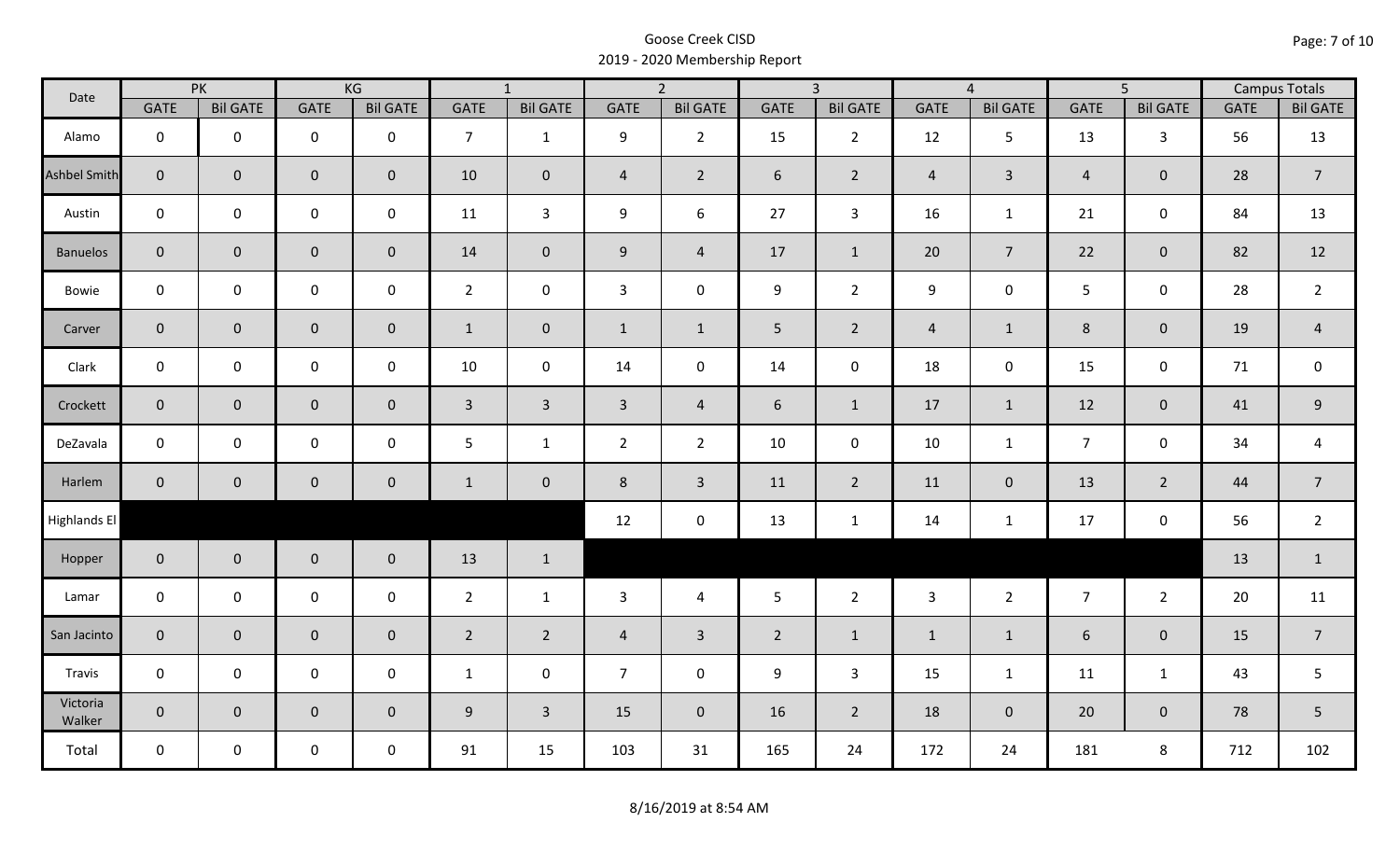|                     | Speech Only       | Inclusion      | Resource <21%  | Resource             | Self-Cont      | Self-Cont      | <b>EC SpEd Program</b> | Homebound               |
|---------------------|-------------------|----------------|----------------|----------------------|----------------|----------------|------------------------|-------------------------|
|                     |                   |                |                | 21-50%               | 50-60%         | $>60\%$        |                        |                         |
|                     | $\mathbf 0$<br>15 | 40<br>11       | 41<br>18       | 42<br>$\overline{2}$ | 43             | 44<br>15       | 45<br>$\overline{0}$   | 1<br>$\overline{0}$     |
| Alamo               |                   |                |                |                      | $\mathbf 0$    |                |                        |                         |
| Ashbel Smith        | 22                | $\,8\,$        | $\overline{7}$ | $\,8\,$              | $\mathbf 1$    | $10\,$         | 16                     | 0                       |
| Austin              | 25                | $\overline{7}$ | 27             | $\mathbf 1$          | $\pmb{0}$      | $\,8\,$        | $\pmb{0}$              | $\mathbf 0$             |
| <b>Banuelos</b>     | 31                | $\overline{3}$ | 26             | 10                   | $\pmb{0}$      | $\overline{2}$ | 8                      | $\mathbf 0$             |
| Bowie               | 22                | 5              | 29             | 5                    | $\mathbf{1}$   | 15             | $\overline{4}$         | $\mathbf 0$             |
| Carver              | 18                | $\overline{4}$ | 8              | 11                   | $\overline{2}$ | $\,8\,$        | 8                      | $\mathbf 1$             |
| Clark               | 24                | $\overline{7}$ | 19             | 5                    | $\overline{4}$ | 23             | 5                      | $\overline{2}$          |
| Crockett            | 26                | 12             | 21             | $\overline{3}$       | $\pmb{0}$      | 11             | 5                      | $\mathsf{O}\xspace$     |
| DeZavala            | 26                | 11             | 12             | 5                    | $\pmb{0}$      | $\mathbf 1$    | $\pmb{0}$              | $\pmb{0}$               |
| Harlem              | 19                | 6              | 29             | $\mathbf 1$          | $\mathbf{1}$   | 12             | 5                      | 0                       |
| <b>Highlands El</b> | 20                | 19             | 20             | 12                   | $\pmb{0}$      | 10             | $\pmb{0}$              | $\overline{0}$          |
| Hopper              | 22                | $\overline{4}$ | $\overline{3}$ | $\overline{3}$       | $\pmb{0}$      | $\overline{a}$ | 8                      | 0                       |
| Lamar               | 12                | $\overline{4}$ | 18             | $\sqrt{4}$           | $\overline{2}$ | $\overline{9}$ | $\pmb{0}$              | $\mathbf 0$             |
| San Jacinto         | 13                | $\overline{2}$ | 23             | $\mathbf{1}$         | $\pmb{0}$      | $\pmb{0}$      | $\pmb{0}$              | 0                       |
| Travis              | 24                | $\overline{4}$ | 21             | $6\,$                | $\pmb{0}$      | $\overline{4}$ | $\overline{2}$         | $\mathbf 0$             |
| Victoria Walker     | 60                | $\overline{7}$ | 12             | $\boldsymbol{6}$     | $\mathbf 1$    | 25             | $\pmb{0}$              | 0                       |
| <b>BJS</b>          | $\overline{4}$    | 53             | 20             | 24                   | 17             | $\overline{4}$ | $\mathbf 0$            | $\mathbf{1}$            |
| CBJ                 | 9                 | 51             | 22             | 16                   | 17             | 23             | $\pmb{0}$              | $\mathbf 0$             |
| GJS                 | 5                 | 42             | 16             | 18                   | 19             | 20             | $\pmb{0}$              | $\mathbf{1}$            |
| HMJ                 | $\overline{4}$    | 50             | $9\,$          | 33                   | 20             | 15             | $\mathbf 0$            | 0                       |
| <b>HJS</b>          | $\mathbf{1}$      | 43             | $\overline{9}$ | 18                   | 18             | 22             | $\pmb{0}$              | $\mathbf{1}$            |
| <b>REL</b>          | $\mathbf{1}$      | 96             | 40             | 49                   | $\overline{7}$ | 47             | $\pmb{0}$              | $\mathbf{1}$            |
| <b>RSS</b>          | 5                 | 87             | 36             | 39                   | $\overline{7}$ | 34             | $\pmb{0}$              | $\mathbf{1}$            |
| <b>GCM</b>          | $\mathsf 0$       | 135            | 22             | 49                   | 6              | 22             | $\pmb{0}$              | $\mathbf{1}$            |
| Impact              | $1\,$             | $\overline{3}$ | $1\,$          | $\mathbf 0$          | $\pmb{0}$      | $\pmb{0}$      | $\pmb{0}$              | $\overline{0}$          |
| <b>Stuart CTHS</b>  | $\mathsf 0$       | 30             | $\pmb{0}$      | $\pmb{0}$            | $\pmb{0}$      | $\pmb{0}$      | $\pmb{0}$              | 0                       |
| PHC                 | $\mathbf 0$       | 11             | $\mathbf{1}$   | $\mathbf 0$          | $\mathbf 0$    | $\mathbf 0$    | $\mathbf 0$            | $\mathbf 0$             |
| Point               | $\mathsf 0$       | $\pmb{0}$      | $\mathbf 0$    | $\pmb{0}$            | $\pmb{0}$      | $\mathbf 0$    | $\pmb{0}$              | $\mathbf 0$             |
| Elementary          | 379               | 114            | 293            | 83                   | 12             | 157            | 61                     | $\overline{\mathbf{3}}$ |
| Secondary           | 30                | 601            | 176            | 246                  | 111            | 187            | $\pmb{0}$              | 6                       |
| <b>District</b>     | 409               | 715            | 469            | 329                  | 123            | 344            | 61                     | 9                       |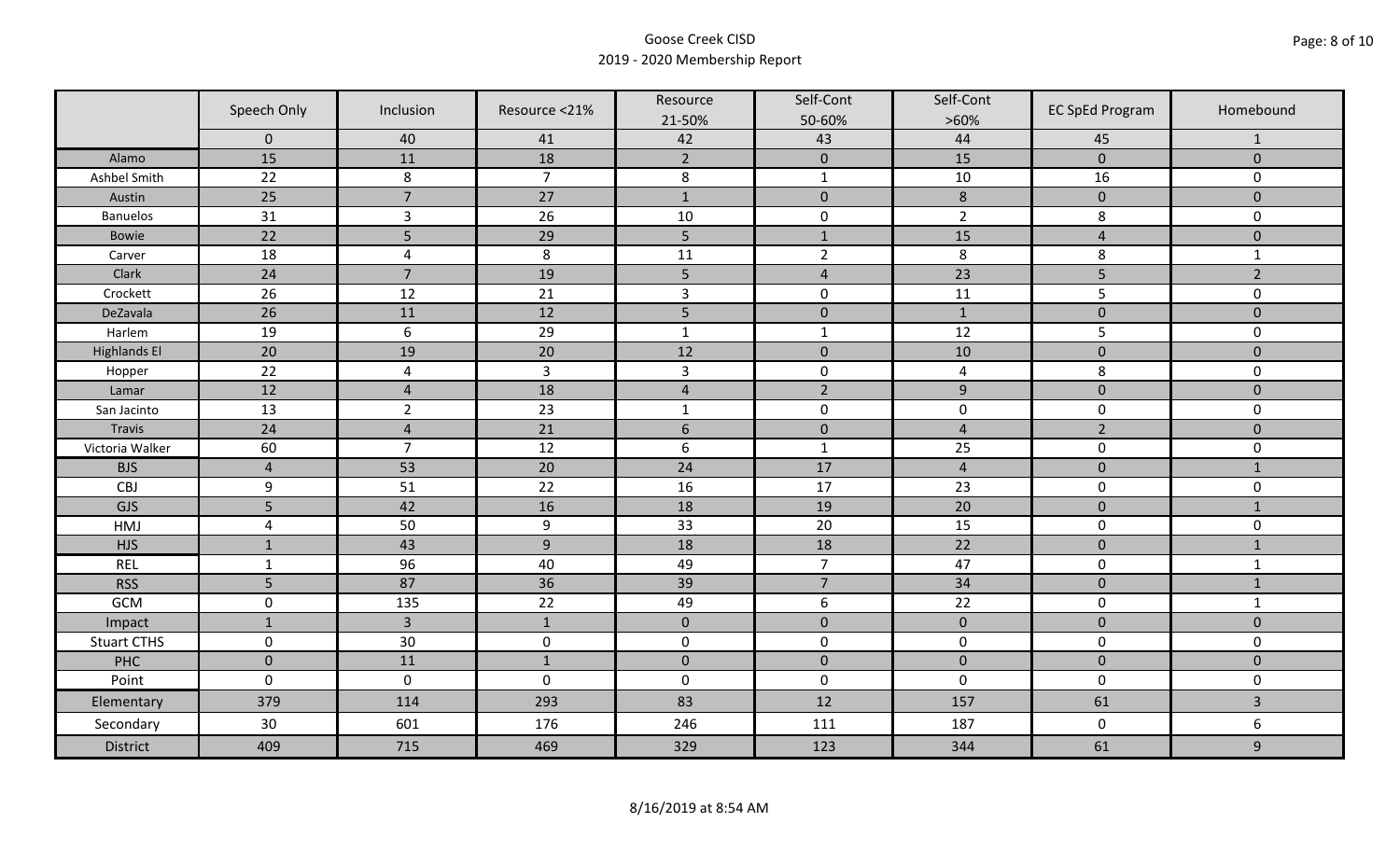|                     | At-Risk | SpEd           | GT             | <b>LEP</b>     | Migrant        | Econ Dis       | Dyslexia         | 504            |
|---------------------|---------|----------------|----------------|----------------|----------------|----------------|------------------|----------------|
| Alamo               | 411     | 62             | 69             | 209            | $\overline{2}$ | 231            | 19               | 34             |
| Ashbel Smith        | 407     | 72             | 35             | 240            | 5              | 219            | 11               | 19             |
| Austin              | 364     | 68             | 97             | 226            | 8              | 184            | 18               | 46             |
| <b>Banuelos</b>     | 402     | 80             | 94             | 174            | $\overline{2}$ | 279            | 13               | 42             |
| Bowie               | 370     | 87             | 30             | 162            | 4              | 262            | 17               | 41             |
| Carver              | 385     | 61             | 23             | 184            | $\overline{7}$ | 217            | 11               | 28             |
| Clark               | 212     | 91             | 71             | 36             | $\mathbf{1}$   | 191            | 26               | 50             |
| Crockett            | 363     | 79             | 50             | 179            | $\overline{7}$ | 186            | 23               | 44             |
| DeZavala            | 351     | 57             | 38             | 140            | $\overline{2}$ | 218            | 13               | 38             |
| Harlem              | 374     | 73             | 51             | 181            | 5 <sup>1</sup> | 222            | 14               | 32             |
| <b>Highlands El</b> | 400     | 81             | 58             | 191            | $\mathbf 0$    | 184            | 37               | 96             |
| Hopper              | 193     | 44             | 14             | 104            | $\overline{2}$ | 238            | $2^{\circ}$      | 11             |
| Lamar               | 340     | 49             | 31             | 192            | $5\phantom{.}$ | 230            | 29               | 42             |
| San Jacinto         | 282     | 39             | 22             | 166            | $\mathbf 0$    | 125            | 17               | 29             |
| Travis              | 400     | 61             | 48             | 153            | $\mathbf{1}$   | 291            | 26               | 45             |
| Victoria Walker     | 334     | 112            | 83             | 164            | $\overline{4}$ | 211            | 24               | 41             |
| <b>BJS</b>          | 499     | 126            | 71             | 157            | $\overline{7}$ | 215            | 59               | 101            |
| CBJ                 | 543     | 141            | 107            | 148            | $8\phantom{1}$ | 212            | 52               | 121            |
| GJS                 | 432     | 123            | 147            | 95             | 10             | 240            | 68               | 128            |
| <b>HMJ</b>          | 576     | 134            | 64             | 209            | 10             | 220            | 63               | 95             |
| <b>HJS</b>          | 539     | 114            | 135            | 140            | 5              | 233            | 53               | 120            |
| <b>REL</b>          | 819     | 252            | 94             | 221            | 13             | 491            | 93               | 159            |
| <b>RSS</b>          | 950     | 217            | 208            | 200            | 11             | 443            | 110              | 225            |
| <b>GCM</b>          | 1043    | 244            | 181            | 169            | 11             | 452            | 94               | 196            |
| Impact              | 106     | 5              | 77             | 7 <sup>7</sup> | $\mathbf{3}$   | 68             | 8                | 22             |
| <b>Stuart CTHS</b>  | 135     | 30             | 11             | 27             | $2^{\circ}$    | 66             | 24               | 38             |
| PHC                 | 89      | 12             | $\overline{4}$ | 11             | $\mathbf{3}$   | 24             | $\boldsymbol{6}$ | 16             |
| Point               | 23      | $\overline{3}$ | $\pmb{0}$      | $\sqrt{4}$     | $\mathbf 0$    | $6\phantom{a}$ | $\mathbf{1}$     | $\overline{3}$ |
| Elementary          | 5588    | 1116           | 814            | 2701           | 55             | 3488           | 300              | 638            |
| Secondary           | 5754    | 1401           | 1099           | 1388           | 83             | 2670           | 631              | 1224           |
| District            | 11342   | 2517           | 1913           | 4089           | 138            | 6158           | 931              | 1862           |